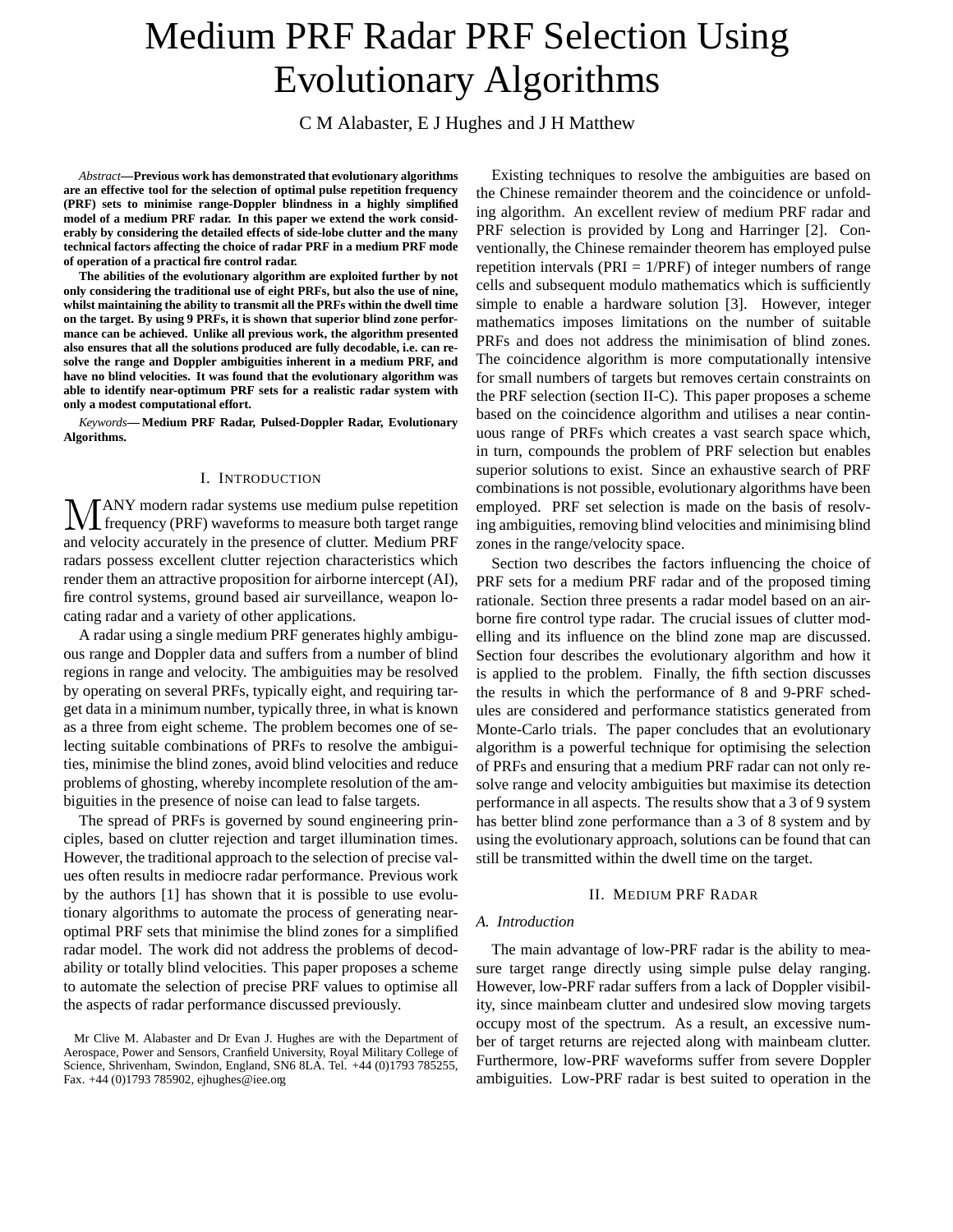absence of ground clutter returns. The principle advantage of high-PRF radar, is the ability to detect high closing-rate targets, whose Doppler frequencies fall clear of sidelobe clutter, in what is essentially a noise-limited environment. However, detection performance is poor in tail aspect (low closing-rate) engagements, where targets compete directly with the Doppler spectrum of the sidelobe clutter. Furthermore, the highly ambiguous range response causes the sidelobe clutter to fold within the ambiguous range interval. Consequently, sidelobe clutter can only be discarded by resolving in Doppler frequency. Medium-PRF radar is a compromise solution designed to overcome some of the limitations of both low and high-PRF radar. By operating above the low-PRF region, the ambiguous repetitions of the mainbeam clutter spectrum may be sufficiently separated without incurring unreasonable range ambiguities. Consequently, the radar is better able to reject mainbeam clutter through Doppler filtering without rejecting too many targets. By operating below the high-PRF region, the radar's ability to contend with sidelobe clutter in tail-chase engagements is improved. Targets may now be extracted from sidelobe clutter using a combination of Doppler filtering and range gating.

# *B. PRF Selection*

Each PRF is characterised by regions of blind velocities and ranges associated with the Doppler filtering of mainbeam clutter and time gating of sidelobe clutter and associated eclipsing losses. These blind zones are depicted in black on a blind zone map, as in figures  $1 < 2$ .



Fig. 1. Blind zones for a single, clutter limited, medium PRF waveform with PRI 67.26us

Multiple bursts of pulses are required in order to perform target detection and to resolve range and Doppler ambiguities. This is achieved by transmitting a number of PRFs within the dwell time on target and sequentially measuring and comparing the ambiguous information received from every PRF. All the eight PRFs from a 3 of 8 system must be able to be transmitted within the dwell time, with each PRF burst having 64 pulses (64-point FFT) and a short period of time in which to change over PRFs.



Fig. 2. Expanded view of Blind zones of Fig. 1

The positions of blind zones vary with PRF, therefore, by applying suitable PRFs in a multiple-PRF detection scheme, not only may range and Doppler ambiguities be resolved, but also the blind zones may be staggered to improve target visibility. Ground clutter returns received through the antenna sidelobes may be strong enough to overwhelm weak target signals, consequently blind ranges tend to worsen with increasing range, as shown in figure 3. Figure 4 illustrates its effect on a blind zone map of a 3 from 8 PRF schedule.



Fig. 3. Comparison of target return and sidelobe clutter for a single, noise limited, medium PRF waveform with PRI 67.26 $\mu$ s

Conventionally, three PRFs are required to be clear in range and Doppler in order to resolve range and Doppler ambiguities and to declare a target detection. However, Simpson [3] shows that, against scintillating targets, the probability of detection is improved substantially if the number of clear PRFs is increased to four. In the blind zone map of figure 4, the black shading represents zones where fewer than three PRFs are clear and, hence,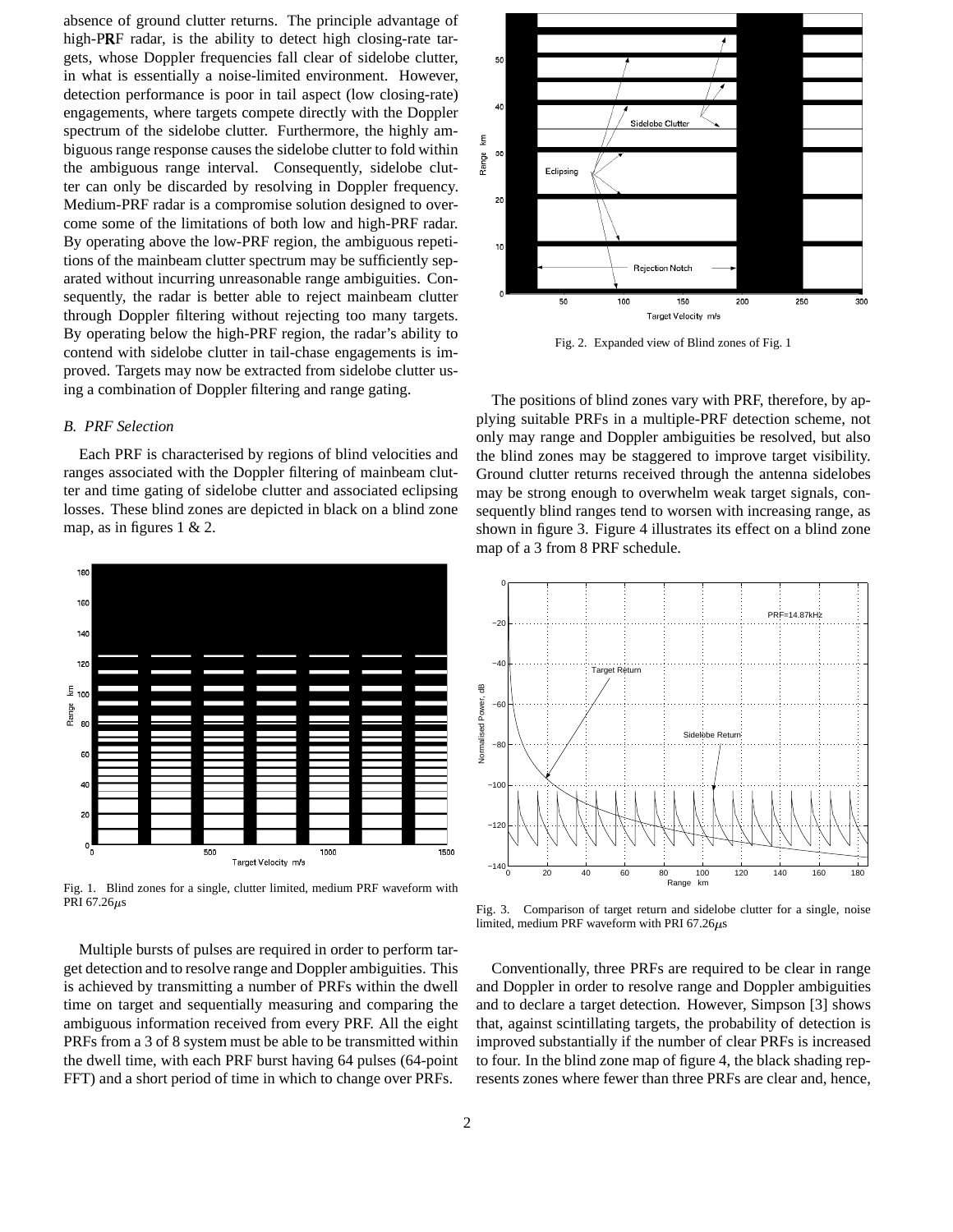

Fig. 4. Blind Zone Map of Target Returns for 8-PRF Schedule  $(2m^2 \text{ target})$ 

where the radar is totally blind. The grey shading represents the near-blind zones where three PRFs only are clear. White regions represent zones where four or more PRFs are clear. Figure 4 also indicates blind zones at low velocities (black vertical strip on left) and ranges (black horizontal strip at bottom of figure) which are present in all PRFs due to the clutter rejection, but their repetition, which was evident in figure 1, is now avoided.

The number of PRFs within a schedule must be selected carefully; too few and the ability to overcome range-Doppler blind zones will be hindered. With too many PRFs, then, depending on the average PRF, there may be insufficient time to transmit the entire PRF schedule within the dwell time on target. Typically, eight PRFs are employed spanning about an octave.

If a constant peak power and pulse width is employed, then the average transmitted power and duty cycle will vary proportionally. In an 8-PRF schedule, the total dwell time on target is divided into eight coherent processing intervals. If the number of pulses processed during each interval remains constant, as is usual when FFT Doppler processing is employed, then the processing times will vary, but the probability of detection on each segment will not be affected. Furthermore, as an FFT synthesises a fixed number of contiguous digital filters, the Doppler resolution will vary proportionally with PRF. FFT Doppler processing with a variable duty cycle is the norm and is the method assumed in this paper.

Because of the relatively wide bandwidths of the rejection notches, the possibility remains for a PRF schedule to be decodable and still have some rejection notch overlap; this is found to be a particular problem at the first repetitions of the ambiguous Doppler intervals. The consequences of such occurrences are bands of Doppler frequencies in which the radar is blind, or nearly blind (three PRFs clear only), at *all* ranges, thereby allowing a target to approach at a particular velocity with minimum risk of detection. This is illustrated in figure 4 which shows blindness at all ranges at a velocity of 352m/s. Nothing can be done about the rejection notches, centred on zero Hz, which blind the radar to crossing targets. However, a test for more than four (3 from 8) or five (3 from 9) rejection notches overlapping outside this region can ensure against PRF schedules being completely range-blind at other target velocities.

The selection of PRFs in a medium PRF set is therefore based on the following:

1. A spread of values which enable the resolution of range and velocity ambiguities,

2. the minimisation of blind zones,

3. removal of totally blind velocities,

4. ensuring that the duty cycle yields the desired average transmitted power,

5. constraints imposed by the practical issues of system timings, e.g. transmitter duty cycle giving an upper bound on the allowable PRF, and average PRI being constrained by the target illumination time [4].

The finer the timing resolution of the PRIs, the greater the number of PRIs within the search space. This in turn increases the complexity of finding an optimum PRF set but also improves the performance of that optimum solution.

Since the minimisation of blind zones is influenced by the size of the target that is anticipated with respect to the levels of sidelobe clutter rejection required, it is imperative to have a reliable model or data on the nature of the clutter. The exact clutter characteristics are likely to be scenario specific and so one must either operate using a PRF set appropriate to averaged conditions or optimise the PRF set dynamically. Section III-B describes the clutter model used in this work.

## *C. System Timings and Decodability*

Simpson [3] describes a scheme by which each PRI is comprised of an integer number of range cells of fixed width. The requirement for the PRI to be an integer multiple of the range cell width stems from the Chinese remainder theorem [5, Sec 17.4] which is applied conventionally for ambiguity resolution. The use of the Chinese remainder theorem highly constraints the PRF selection problem and restricts PRF selection by such a degree that little account of the minimisation of blind zones is possible. In the work by Simpson, the radar model was constrained further, leading to a reduced search space, and only allowed poor solutions to be identified [1].

The radar model of the present study assumes that pulses will be an integer number of cycles of the fundamental system clock and that the range is sampled according to the fundamental clock rate, the ideal continuous search space is not realisable.

To ensure decodability, the Lowest Common Multiple (LCM) of any set of three PRIs from the set of eight (56 possible combinations) must be greater than the time delay of the maximum range of interest. Similarly the LCM of any combination of 3 PRFs must be less than the total Doppler bandwidth.

Additionally, with the Chinese remainder algorithm, all the 56 combinations of three PRIs/PRFs in the set of eight must be co-prime, i.e. the lowest common multiple of each set of three PRIs/PRFs must equal the product of the three PRIs/PRFs, constraining the set of valid PRI schedules dramatically. These extra constraints are not a requirement of the coincidence algorithm [2] and so the coincidence algorithm is assumed in this paper. The coincidence algorithm operates by taking the target returns in a PRI and repeating them until the maximum range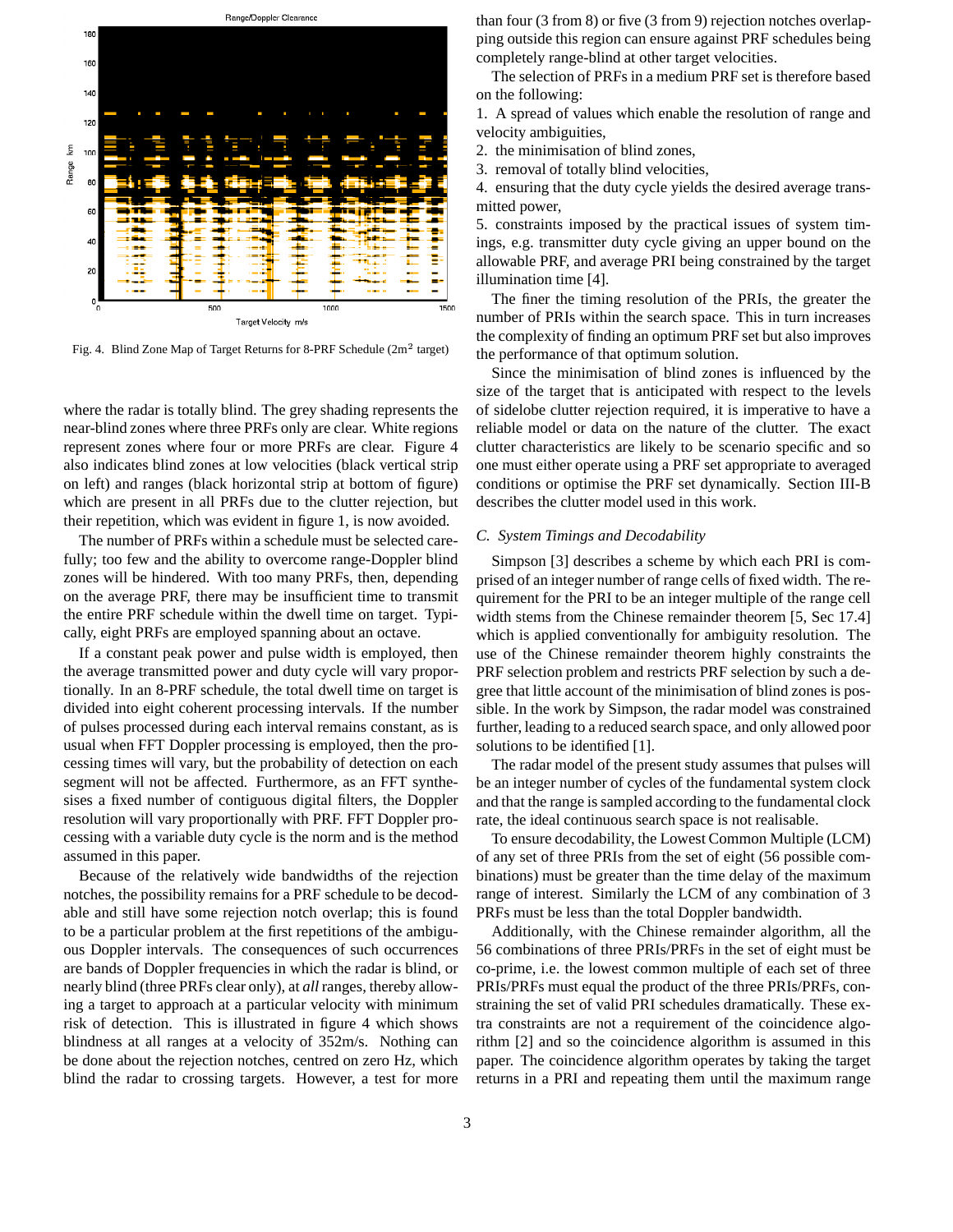has been covered. For a single PRI, this will give many ranges at which a target may be present. The process is repeated for all the visible PRIs and the results overlaid. If a true target is present, it will appear in the same position in all visible PRIs (yet may not be detected). Likewise, the true Doppler may be resolved in the frequency domain. When accounting for range and Doppler the process can be performed with a two-dimensional map in range-Doppler space.

The decodability test above is satisfactory for an infinitely short pulse. In practice this is not the case. A better check for decodability is to allow for the width of the pulse, and also an allowance for the range extent of the target. This helps to avoid *ghosting* where twoPRIs may align partly with a noise detection occurring correspondingly in a third PRI, giving the appearance of a true target. A simple process where extended pulses are placed in arrays at repetitions of the PRI for each PRI and a coincidence check performed will determine practical decodability easily. In this paper, a compressed pulse length of  $0.5\mu s$  is extended to  $0.7 \mu s$  for the decodability check. The extra  $0.2 \mu s$ allows for the pulse extension resulting from a 30 metre target and therefore reduces the chances of ghosting. If the extra time added to the pulse is increased, it becomes harder to identify fully decodable PRI schedules, and therefore very clear blind zone maps, but does improve the resistance to the formation of ghosts.

#### III. THE RADAR MODEL

#### *A. Introduction*

A radar model based on an airborne fire control type application was derived to trial the fitness of PRF sets. The model assumes 10GHz operation, 64-point FFT processing, linear FM pulse compression achieving a compression ratio of 14 and that platform motion compensation is applied. The maximum target velocity with respect to the ground was taken as 1500 m/s and the maximum range was taken to be 185 km (100 nmi). These and other operational characteristics are summarised in Table I. It is intended that the model should be representative of the types currently in service or about to enter service. Clutter was modelled and resulted in a requirement to reject mainbeam clutter and ground moving targets over a band  $\pm 1.67$  kHz. Simulations were performed against a  $5m<sup>2</sup>$  target and result in considerable blindness at long ranges due to overwhelming sidelobe clutter. Larger targets are less easily swamped by sidelobe clutter and detection is maintained at greater ranges.

### *B. Clutter Modelling*

Figure 5 shows a typical range-Doppler clutter map for an airborne fire control radar scenario. The code used to calculate the clutter response is based on the code provided in [6].

Due to the shallow depression angle of the antenna (6<sup>°</sup> down), the strong mainlobe clutter return is seen at all ambiguous ranges. If platform motion compensation had been incorporated into the clutter map then the mainbeam clutter would be centred on Doppler filter bin zero. The characteristic sawtooth profile of the sidelobe return is evident throughout the Doppler interval. The strong altitude line is also very clear. The clutter map for each PRI will be different as each PRI contains a

TABLE I SUMMARY OF THE RADAR MODEL'S CHARACTERISTICS

| <b>Parameter</b>           | Value                               |  |  |
|----------------------------|-------------------------------------|--|--|
|                            |                                     |  |  |
| Carrier frequency          | $10 \overline{\text{GHz}}$          |  |  |
| Minimum PRI                | $35 \mu s$                          |  |  |
| Maximum PRI                | $\frac{150 \text{ }\mu\text{s}}{2}$ |  |  |
| Transmitted pulsewidth     | $7 \mu s$                           |  |  |
| Compressed pulsewidth      | $0.5 \ \mu s$                       |  |  |
| Compression technique      | Linear FM 2 MHz chirp               |  |  |
|                            | bandwidth                           |  |  |
| FFT size                   | 64 bins                             |  |  |
| Range resolution           | 75m                                 |  |  |
| Blind range due to eclips- | 15 range cells                      |  |  |
| ing                        |                                     |  |  |
| Duty cycle                 | Variable (0.2 peak)                 |  |  |
| Antenna 3dB beamwidth      | 3.9 <sup>°</sup>                    |  |  |
| Antenna scan rate          | $60 \degree$ /s                     |  |  |
| Maximum GMT velocity       | $25 \text{ m/s}$                    |  |  |
| rejected                   |                                     |  |  |
| Mainlobe clutter/GMT       | $\pm 1.67$ kHz                      |  |  |
| rejection notch<br>band-   |                                     |  |  |
| width                      |                                     |  |  |
| Maximum target Doppler     | $\pm 100$ kHz (1500 m/s)            |  |  |
| Maximum<br>detection       | 185.2 km (100 nmi)                  |  |  |
| range                      |                                     |  |  |
| Clutter backscatter coef-  | $-20$ dB                            |  |  |
| ficient                    |                                     |  |  |
| Target radar cross-section | $5 \,\mathrm{m}^2$                  |  |  |

different number of range bins.

The sidelobe clutter profiles used in the calculations are based on only the range profiles of the appropriate clutter maps for the PRIs used. The Doppler bins are averaged for each map after notching out the mainbeam clutter return to give a good one dimensional approximation of the full clutter map.

## IV. EVOLUTIONARY ALGORITHMS AND THEIR APPLICATION TO THE PROBLEM

#### *A. Introduction*

Evolutionary Algorithms are optimisation procedures which operate over a number of cycles (generations) and are designed to mimic the natural selection process through evolution and survival of the fittest [7], [8]. A *population* of  $M$  independent individuals is maintained by the algorithm, each individual representing a potential solution to the problem. Each individual has one *chromosome*. This is the genetic description of the solution and may be broken into *n* sections called *genes*. Each gene represents a single parameter in the problem, therefore a problem that has eight unknowns for example, would require a chromosome with eight genes to describe it.

The three simple operations found in nature, natural selection, mating and mutation are used to generate new chromosomes and therefore new potential solutions. In this paper, new chromosomes were generated by a combination of mating (otherwise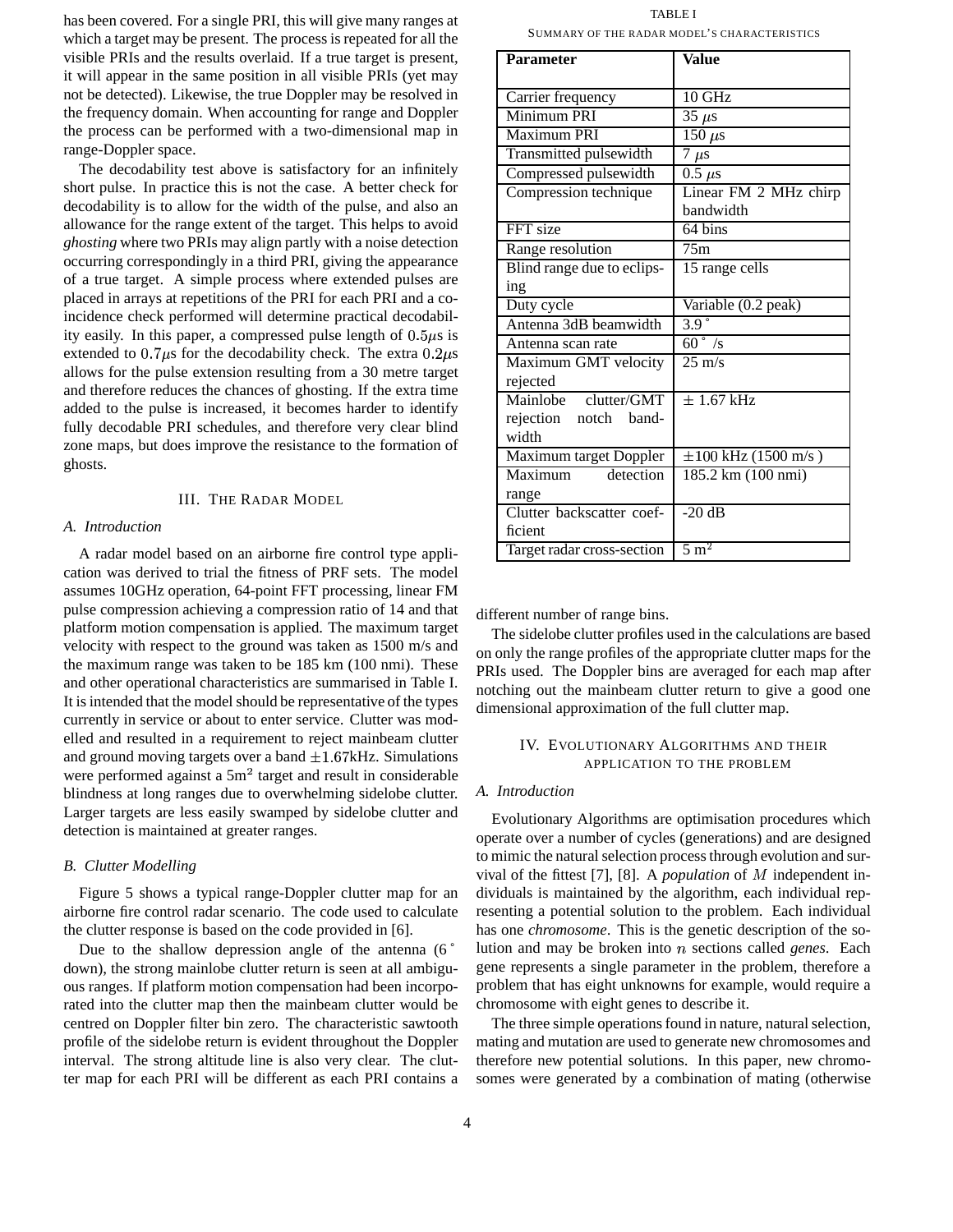



Fig. 6. Flowchart of optimisation process

Fig. 5. Range-Doppler clutter map for typical medium PRF (90.1 $\mu$ s)

known as *crossover*) and applying Gaussian noise, with a standard deviation that reduced with each generation, to each gene in each chromosome. Each chromosome is evaluated at every generation using an *objective function* that is able to distinguish good solutions from bad ones and to score their performance. With each new generation, some of the old individuals die to make room for the new, improved offspring. Despite being very simple to code, requiring no directional or derivative information from the objective function and being capable of handling large numbers of parameters simultaneously, evolutionary algorithms can achieve excellent results.

A flowchart representing the whole process is given in figure 6. The radar model accepts a chromosome from the evolutionary algorithm and decodes it into a set of PRIs. Operational parameters are passed to the clutter model, which in turn returns clutter data. A blind zone map is created and target visibility is determined. The raw visibility data is then passed back to the evolutionary algorithm as the objective value to drive the evolutionary process. A new generation of PRFs is then produced and the process repeated.

### *B. Applying evolution to the problem*

Earlier work by Davies and Hughes [1] compared evolutionary algorithms and exhaustive search techniques to select medium PRF schedules to minimise blind zones. They concluded that evolutionary algorithms offered an efficient alternative to conventional search methods and that they were capable of finding the optimum, or near optimum, solutions in a fraction of the time taken by the exhaustive search method. The study also suggested that the speed and flexibility of evolutionary algorithm techniques offered the potential for a radar to select PRF schedules optimally from a vast set of possible solutions, in near real-time. The blind-zone maps in this paper cover a range-Doppler space that is over six times larger than the space considered by Davies and Hughes and has a vastly improved clutter model and fifty times as many PRIs to choose from, when using equivalent radar models (11501 compared to

230).

## *C. Evolutionary coding strategies*

In the present study we optimise the selection of PRIs using a real-value evolutionary algorithm to generate near continuous PRIs and the coincidence algorithm to resolve ambiguities. This scheme ensures that a vast number of PRIs are available to the optimisation process and that the timings of each PRI may be derived from a 100MHz clock. With such a vast search space available to the optimisation process, it has been possible to select PRI sets for ambiguity resolution, minimisation of blind zones and the removal of blind velocities.

Each chromosome forms a trial solution to the problem and consists of a set of eight (or nine) genes that lie in the interval  $[0, 1)$ . These genes are then decoded into a PRI schedule, which is then used within a radar model to assess the schedule's quality and to ensure that the schedule meets certain constraints. The chromosome is transformed into a PRI set by first generating a set,  $P$ , containing all possible choices of PRI (11501 in the example in this paper). The first PRI is chosen as the  $i<sup>th</sup>$ PRI with i given by the total number of available PRIs ( $||P||$ ) multiplied by the value of the first gene, giving a choice of 1 in 11501. The PRI chosen is removed from the set  $P$ . The second PRI is chosen in a similar way, this time being a choice of 1 of 11500. The remaining set  $P$  is now checked and any PRIs that are not decodable in both range and Doppler with the two PRIs chosen, or which may lead to severe ghosting are removed from the set  $P$ . Any PRIs that would also lead to a blind velocity are also pruned. The third and subsequent PRIs can now be chosen similarly, given the reduced set of  $P$ , and reducing the set accordingly after choosing each PRI. For PRIs four onwards, decodability must be checked between each PRI in the set  $P$  and each combination of pair of the PRIs already chosen. This process will ensure that the PRI set is fully decodable. If  $||P|| = 0$ before all the PRIs are chosen, the objective is set to be totally blind.

The objective function provides a measure of how well an individual performs in the problem domain [7]. In this case, the objective function is the total area of the blind zone map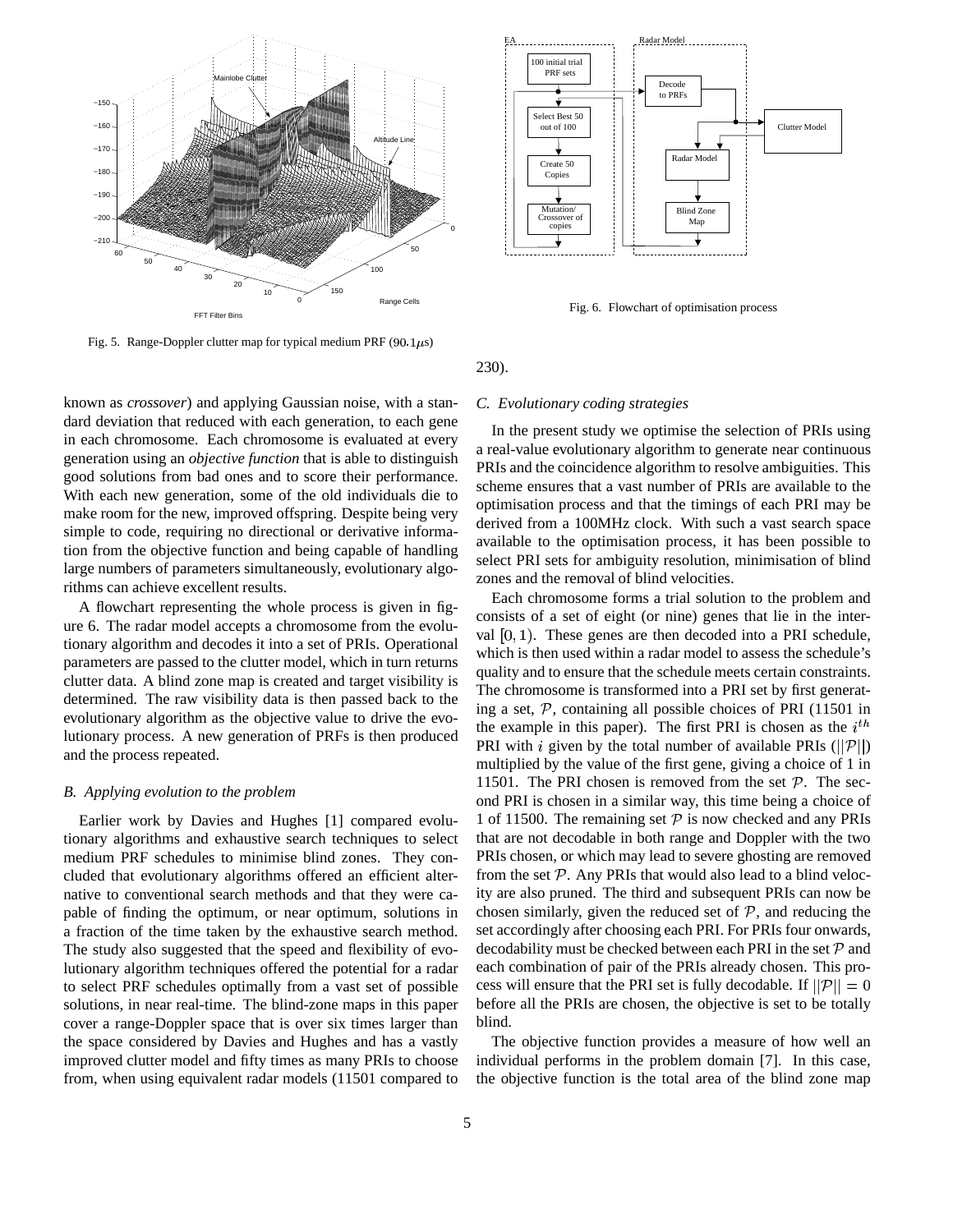(in metres Hertz) with four or more PRFs clear. The decoding process has already ensured that the PRF set is fully decodable with reduced ghosting and no has blind velocities.

A simple evolutionary programme [8] with a base population of  $M = 50$  trial solutions was used as the evolutionary engine. The evolutionary programme operates by creating  $N=50$  new trial solutions at each generation, and evaluating them for blind zone performance. The best 50 overall from the  $N+M$  set are then chosen for the next generation. In this particular algorithm, an initial population of 100 trial solutions was used, of which the best 50 were chosen for generation 1. Evolutionary programmes are very simple, yet very powerful optimisation algorithms.

To create the 50 new solutions a typical evolutionary programme cycle of crossover and mutation was applied. First the 50 chromosomes remaining in the previous generation were copied. Each of the 50 solutions had a 70% chance of being crossed during the copy with another chromosome chosen at random from the population (with replacement). The 70% probability of crossover was chosen as it provided reasonably consistent convergence performance, although the value of the parameter is not critical and values in the range 50% to 90% are unlikely to provide a significant difference in performance. If crossover was to be performed, real valued intermediate crossover [7], as detailed in equation 1, was used to recombine the genes, where  $G_{a_i}$  and  $G_{b_i}$  are gene i of the new chromosome  $a$  and the chromosome  $b$ , with which to cross. The value  $r_i$  is a uniform random number in the range [0,1], selected anew for each gene. Intermediate crossover is a standard technique and will produce new solutions that are similar to both the parent chromosomes. For example, if the chromosomes

we provide the state of the state of the state of the state of the state of the state of the state of the state of the state of the state of the state of the state of the state of the state of the state of the state of the

and

$$
b = [ \begin{array}{cccccc} 0.2 & 0.7 & 0.3 & 0.8 & 0.9 & 0.4 & 0.2 & 0.5 \end{array} ]
$$

were to be combined with crossover, first a random number corresponding to each gene location must be generated and then (1) applied. If the set of random numbers was

r i viv viv vis vis viv viv vis vis

then the resulting child chromosome would be

$$
c = [ \begin{array}{cccccc} 0.44 & 0.56 & 0.22 & 0.80 & 0.83 & 0.56 & 0.55 & 0.12 \end{array} ] \begin{array}{c} \text{nes} \\ \text{ses} \\ \text{sea} \end{array}
$$
  

$$
G_{c_i} = G_{a_i} + (1.5r_i - 0.25)(G_{b_i} - G_{a_i}) \quad i = 1...n \quad (1)
$$

Gaussian mutation was then applied to each gene by adding a random number drawn from a zero-mean Gaussian distribution with an initial standard deviation of 0.125. The initial standard deviation is chosen as 1/8 of the range of the gene values. A new random number is drawn for each gene in each chromosome. The algorithm was forced to converge by reducing the standard deviation of the Gaussian distribution used for the mutation process by multiplying by a factor of 0.9 every generation. Thus as the algorithm progresses, the size of the random numbers added to the genes reduces and forces the search to be refined in order to provide more repeatable results in a limited number of generations. In the first few generations of the evolutionary algorithm, the mutations are large and so a wide search is performed

TABLE II PERFORMANCE OF EVOLUTIONARY ALGORITHM OVER 100 TRIALS FOR 3 OF 8 DECODING.

| <b>Best</b> | 58.37% |
|-------------|--------|
| Worst       | 59.91% |
| Mean        | 59.01% |
| Median      | 59.02% |
|             | 0.28%  |

across the PRI search space. The reduction factor of 0.9 reduces the standard deviation of the mutations quite quickly, so after around 30 generations, the mutation, and therefore the global search, is having little effect. The search direction is controlled more by crossover and therefore local exploitation of the optimisation surface is performed.

The algorithm was terminated after 100 generations and the best solution selected (i.e. best blind zone performance) as the final PRI set for use. This size of population and number of generations provided a reasonable number of sample solutions from the problem domain without incurring unmanageable processing times.

#### *D. Summary*

The maximum transmitter duty cycle (20% ) constrains the maximum acceptable PRF to be 28.57kHz. The width of the mainbeam clutter rejection notch  $(\pm 1.67 \text{kHz})$  constrains the minimum PRF to be 6.67kHz, allowing the clutter to occupy up to a maximum of half the PRF. The PRI constraints, combined with the chromosome transformation algorithm means all PRI sets are decodable, retain good target visibility and are not prone to blind velocities. Repeated generations of the evolutionary algorithm optimisation process continue to refine target visibility by minimising blind zones, subject to blind velocity and ghosting checks.

# V. RESULTS

## *A. Introduction*

Trials of the radar model and evolutionary algorithm were conducted with each experiment having a population of 50 PRI schedules over 100 generations, for a  $5m^2$  target. The effectiveness of the evolutionary algorithm routine was initially assessed searching for optimum 8-PRF schedules. Once the ability of the evolutionary algorithm to find optimum, or near-optimum, 8- PRF schedules was confirmed, the evolutionary algorithm was tasked with searching for optimum 9-PRF schedules.

## *B. Optimum 8-PRF Schedules*

Each of the experiments was repeated 100 times in order to generate statistics on the repeatability of the evolutionary algorithm results. Table II shows the statistics for the 3 of 8 problem, with the performance indicated by the percentage of the blind zone map that has fewer than four PRFs clear.

Figure 7 shows the blind zone map for the best 3 of 8 solution found. Table III shows the PRIs used, the mean PRI, mean duty cycle and range-Doppler area that is blind. For an 8 PRF schedule, the mean PRI must be less than  $100.4\mu s$  (assuming 65ms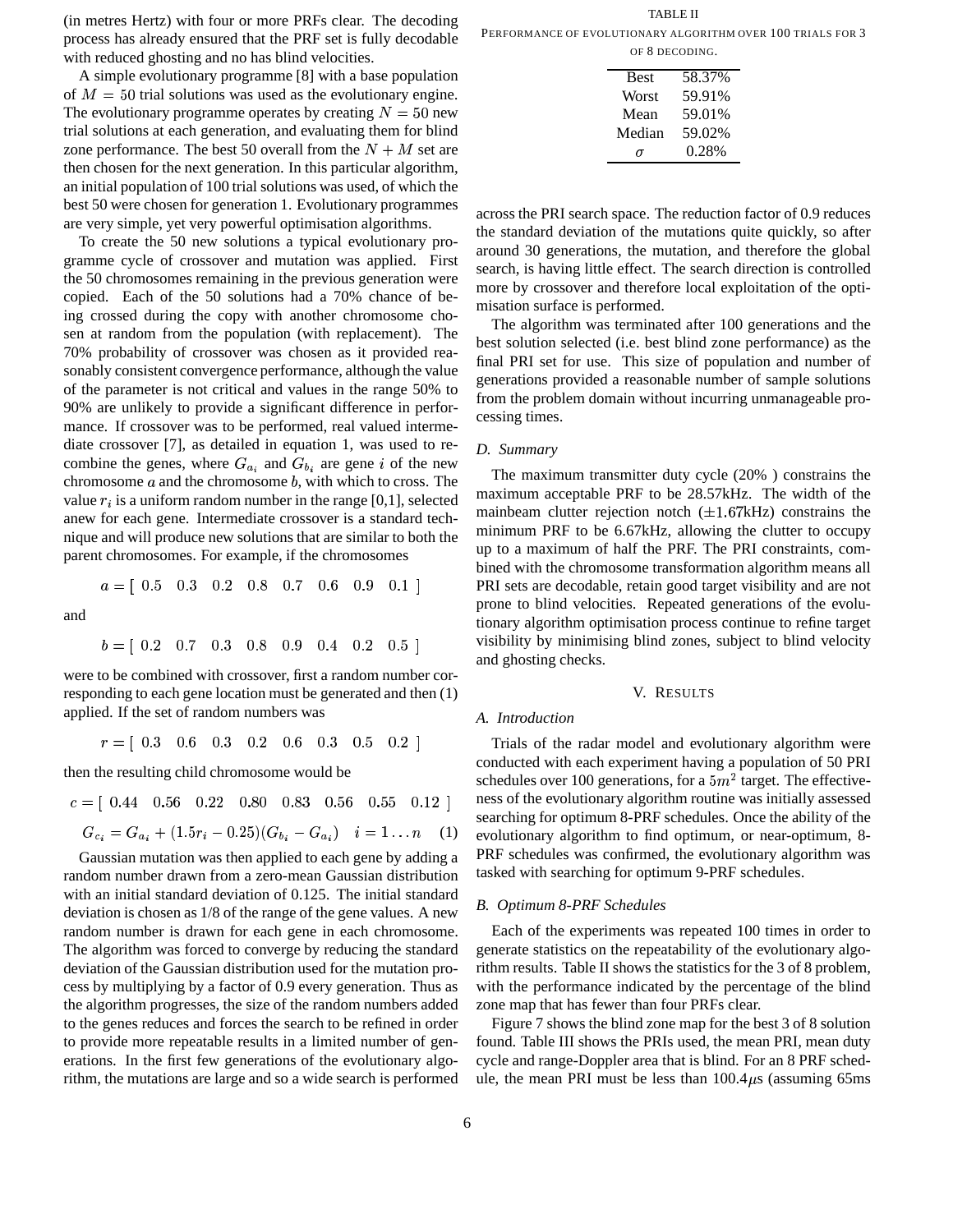TABLE III PRI SET FOR BEST 3 OF 8 STRATEGY  $(\mu s)$ 

| 63.11 69.97 77.07 81.31 90.06 99.90 109.75 119.00 |  |                |  |
|---------------------------------------------------|--|----------------|--|
|                                                   |  |                |  |
| Mean PRI                                          |  | $88.77 \mu s$  |  |
|                                                   |  | 7.89%          |  |
| Mean duty cycle                                   |  |                |  |
| Peak duty cycle                                   |  | 11.09 %        |  |
|                                                   |  |                |  |
| Min range/Doppler blindness (m.Hz)                |  | $1.0629e + 10$ |  |
|                                                   |  |                |  |

TABLE IV PERFORMANCE OF EVOLUTIONARY ALGORITHM OVER 100 TRIALS FOR 3 OF 9 DECODING.

| <b>Best</b> | 53.74% |
|-------------|--------|
| Worst       | 55.02% |
| Mean        | 54.46% |
| Median      | 54.51% |
|             | 0.26%  |

dwell time and 1.7ms lost per PRI in change over). The mean PRI identified could either be used with a scan rate of 66.0 ˚ /s, or dead time / built-in-test could be added at the end of the set of PRIs, as is used in many current radar systems. Often the scan rate is determined by subsequent processing but with phased array technology becoming more available in airborne systems, the pressure to allow a variable scan rate is increasing.



Fig. 7. Blind zone map for best 3 of 8 solution, 5  $m<sup>2</sup>$  target

### *C. Optimum 9-PRF Schedules*

Table IV shows the statistics for the 3 of 9 problem, with the performance indicated by the percentage of the blind zone map that has fewer than four PRFs clear.

Figure 8 shows the blind zone map for the best 3 of 9 solution found. Table V shows the PRIs used, the mean PRI, mean duty cycle and range-Doppler area that is blind. For a 9 PRF schedule, the mean PRI must be less than  $86.3\mu s$ . The mean PRI identified corresponds to a scan rate of 60.8 ˚ /s.

TABLE V PRI SET FOR BEST 3 OF 9 STRATEGY  $(\mu s)$ 

| 65.00 65.62 72.41 79.96 83.92 88.44 93.30 102.84 112.41 |                |
|---------------------------------------------------------|----------------|
| Mean PRI                                                | $84.88\,\mu s$ |
| Mean duty cycle                                         | 8.25 %         |
| Peak duty cycle                                         | 10.77 %        |
| Min range/Doppler blindness (m.Hz)                      | $9.7876e+9$    |



Fig. 8. Blind zone map for best 3 of 9 solution, 5  $m<sup>2</sup>$  target

## *D. Evolutionary algorithm Performance*

With each run of the search routine, different near-optimum PRF schedules are found, although the range-Doppler blindness varies marginally (by about 1-2% ). This implies that the PRI search space contains many local optimum solutions with similar range-Doppler blindness performances. The average and peak duty cycles of these solutions are found to be consistent with those of some modern fielded radars.

With the optimisation being performed against small targets with respect to the clutter, large black areas occur towards the top of the blind-zone map due to the sidelobe clutter levels. With larger targets, the long-range region of the blind zone map is clearer, as demonstrated in figure 9 which is calculated for a 10  $m<sup>2</sup>$  target. Figures 7, 8 & 9 all show blind zone maps that are fully decodable and have no blind ranges.

With code that has not been optimised for speed and on a modern desktop computer (1GHz Pentium 3), each run of the evolutionary algorithm takes approximately 3 hours. This is reduced to approximately 70 minutes on a DEC Alpha 667MHz EV67 processor. By optimising the code for speed and with faster processing becoming available each year, the processing times are expected to be reduced significantly in the near future.

## *E. Number of PRFs in the Schedule*

Typically, 8-PRF schedules are employed in fielded radar systems. Eight PRFs are traditionally thought to be a reasonable compromise between the requirement to overcome range-Doppler blindness and the ability to transmit the entire PRF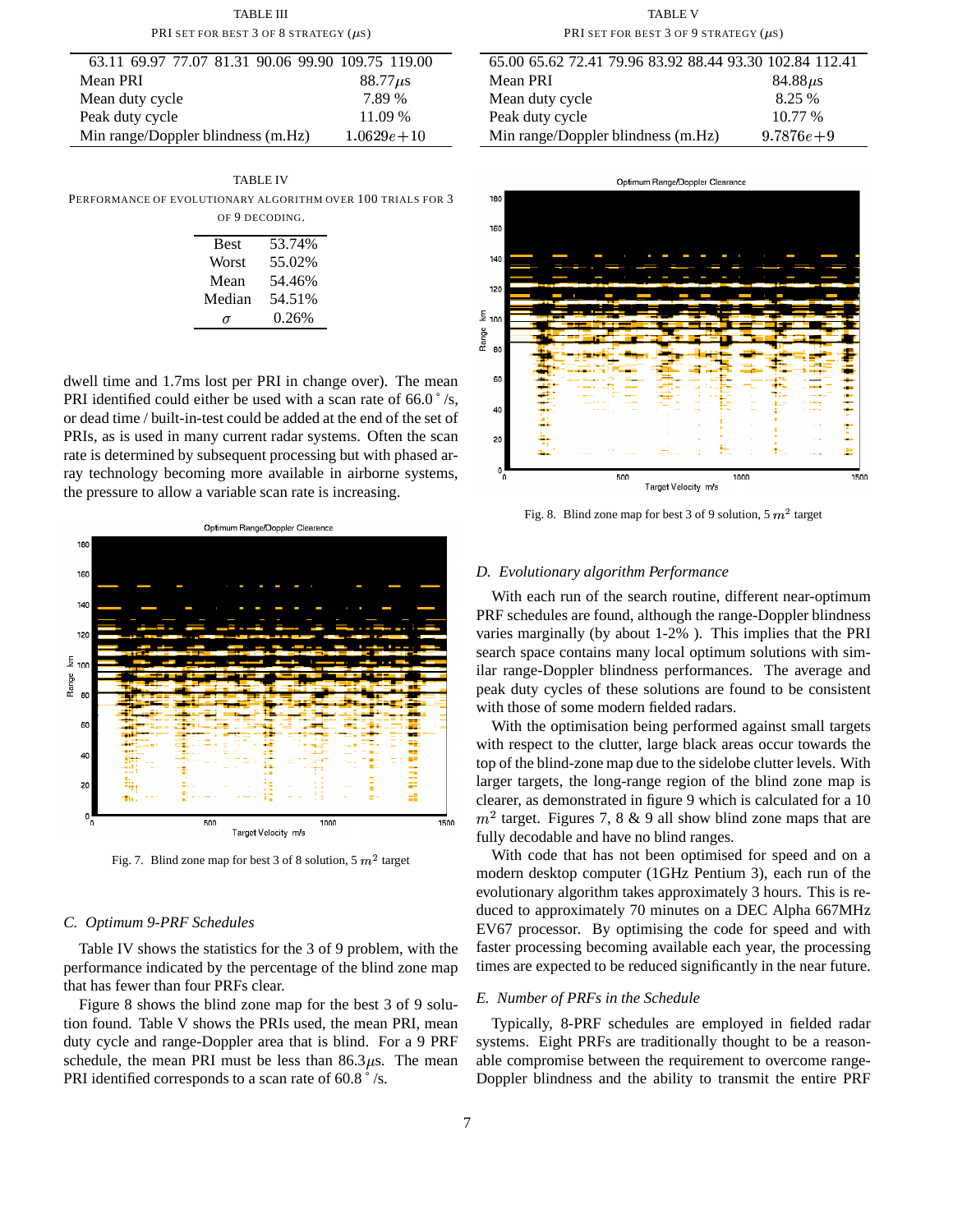

Fig. 9. Best 3 of 9 schedule but with  $10m^2$  target

schedule within the dwell time on target. Moreover, searching for longer PRF schedules using conventional search techniques becomes increasingly more difficult. However, this study has demonstrated the efficiency and power of evolutionary algorithm techniques when applied to this type of combinatorial problem. Not only is the evolutionary algorithm able to find optimum or near optimum 8-PRF schedules within reasonable time frames but the evolutionary algorithm is able to find optimum or near-optimum 9-PRF schedules with similar efficiency.

### VI. CONCLUSIONS

The use of the Chinese Remainder Theorem for decoding returns from each burst constrains the choice of PRF to such an extent that PRF sets must be selected solely for decodability. Optimisation of PRF sets for other issues is not practical.

The use of the coincidence algorithm permits PRIs to be selected with the resolution of the clock period (=10ns in our example). This improved resolution increases the number of PRIs but enables selection to be optimised for decodability, blindness, blind velocities and ghosting.

The evolutionary algorithm can select near-optimal PRF sets efficiently, with modest computing effort and produce a significant improvement in radar detection performance. The 'quality' of each set is based on models of airborne fire control radar and associated clutter and so each PRF set is application/scenario specific.

Repeated runs of the evolutionary algorithm identify nearoptimal PRF sets which differ marginally from each other. These repeats indicate the existence of several similar local optima in the problem space and the ability of the evolutionary algorithm to find them.

The evolutionary algorithm has optimised the selection of 3 of 9 schedules which may be transmitted within the targetillumination time. Although 9-PRF schedules are more difficult to transmit within the dwell time, the advantage gained is a marked improvement in range-Doppler blindness. Typically, with a  $5m<sup>2</sup>$ RCS target and the particular clutter characteristics applied in the model, a 4.6% improvement in total range-Doppler blindness is achieved over an 8-PRF system, with the most noticeable improvement occurring at the medium detection ranges (60 to 120 Km), beyond which high sidelobe clutter levels are the dominant cause of blindness. Of all the near-optimum PRF schedules found, the 9-PRF schedule detailed in Table V has the best blind zone performance against the standard  $5m<sup>2</sup>$  target.

The evolutionary algorithm could be developed to run much quicker; even to the extent of optimising the selection dynamically to run in real time.

### ACKNOWLEDGEMENTS

The authors would like to acknowledge the use of the Department of Aerospace, Power, and Sensors DEC Alpha Beowulf cluster for this research.

#### **REFERENCES**

- [1] P. G. Davies and E. J.Hughes, "Medium PRF set selection using evolutionary algorithms," *IEEE Transactions on Aerospace and Electronic Systems*, 2002, to Appear.
- [2] William H. Long and Keith A. Harringer, "Medium PRF for the AN/APG-66 radar," *Proceedings of the IEEE*, vol. 73, no. 2, pp. 301–311, Feb. 1985.
- [3] J. Simpson, "PRF set selection for pulse Doppler radars," in *IEEE Region 5 Conference, 1988: 'Spanning the Peaks of Electrotechnology'*, 1988, pp. 38–44.
- [4] R. A. Moorman and J. J. Westerkamp, "Maximizing noise-limited detection performance in medium PRF radars by optimizing PRF visibility," in *Proceedings of the IEEE 1993 National Aerospace and Electronics Conference, NAECON 93*, 1993, vol. 1, pp. 288 – 293.
- [5] Merril I. Skolnik, Ed., *Radar Handbook*, McGraw-Hill, 2nd edition, 1990, ISBN 0-07-057913-X.
- [6] Guy V. Morris, *Airborne Pulsed Doppler Radar*, Artech House, Norwood, MA, 1988, ISBN 0-89006-272-2.
- [7] A. M. S. Zalzala and P. J. Flemming, Eds., *Genetic algorithms in engineering systems*, The Institution of Electrical Engineers, 1997.
- [8] David E. Goldberg, *Genetic Algorithms in Search, Optimization, and Machine Learning*, Addison-Wesley Publishing Company, Inc., 1989.



**Clive M. Alabaster** received his BSc degree in Physics with Microelectronics from University College Swansea, Wales, in 1985. From 1985 to 1992 he worked as a microwave design and development engineer (on airborne radar systems) with GEC Marconi, Milton Keynes. From 1992 to 1998 he worked as a lecturer in radar techniques at Arborfield Garrison, near Reading. He joined Cranfield University at the Royal Military College of Science, Shrivenham, in 1998 as a lecturer in the Radar Systems group within the Department of Aerospace, Power and Sensors. He

is also registered for a Ph.D. and is researching the electrical properties of lossy dielectrics. He is a member of the Institute of Physics and is a Chartered Engineer. Email: C.M.Alabaster@rmcs.cranfield.ac.uk



**Dr. Evan J. Hughes** Received his BEng and MEng degrees in Electrical and Electronic Engineering from the University of Bradford, England, in 1993 and 1994 respectively. From 1993 to 1995 he worked as a design engineer with GEC Marconi, Leicester. He received his Ph.D. in 1998 from Cranfield University at the Royal Military College of Science, Shrivenham, England. His primary research interests include noisy multi-objective evolutionary algorithms, swarm guidance, data fusion, artificial neural networks, fuzzy systems, intelligent agents and radar systems. He is a

member of both the IEE and the IEEE and is a Chartered Engineer. He received the prize for best paper at GALESIA '97, Glasgow, UK, won the Evolutionary